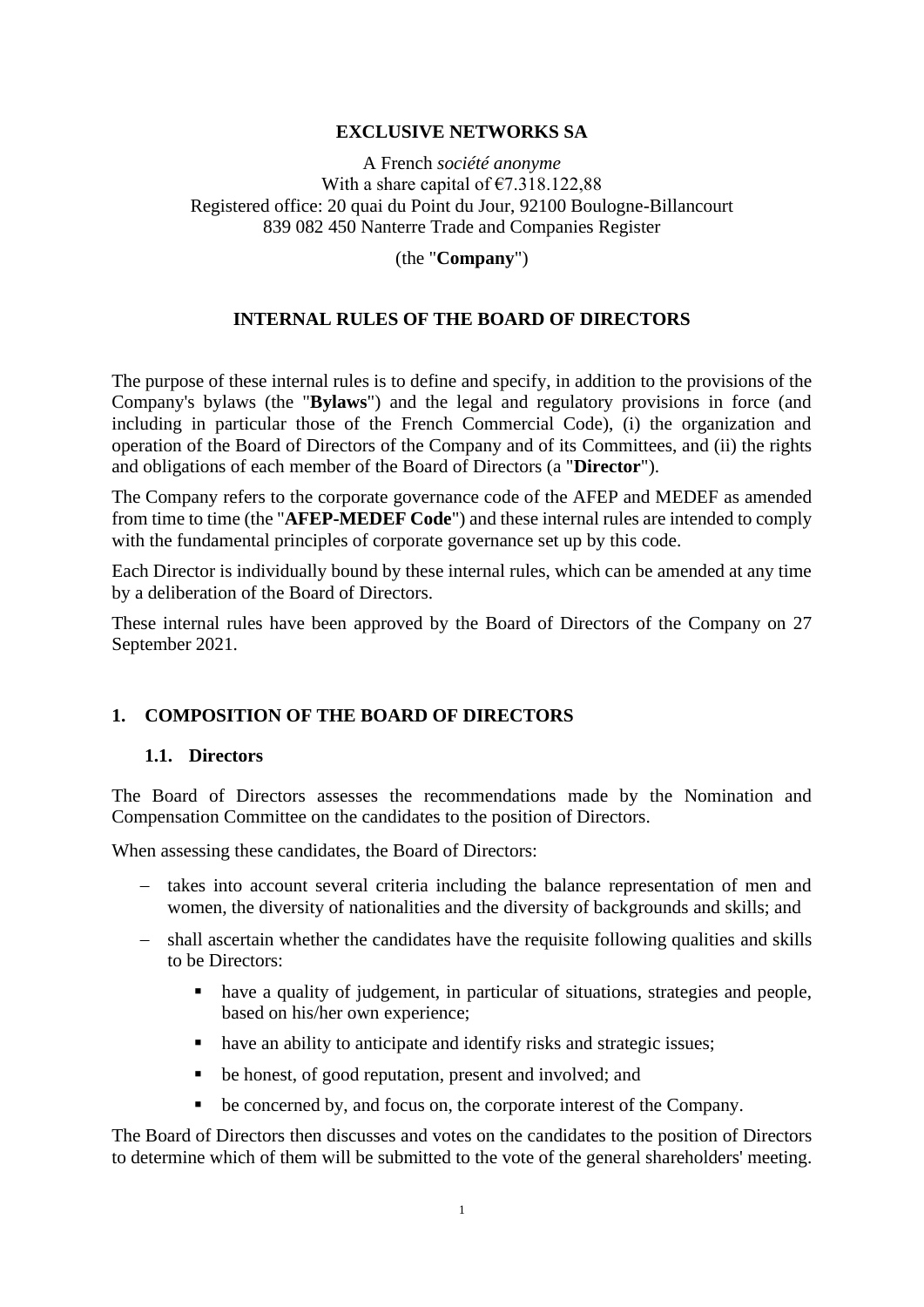## **1.2. Independent Directors**

The Board of Directors ensures that at least one third (1/3) of the Directors are independent and free from any interest.

The Board of Directors shall be responsible for determining whether a Director is independent and shall do so on the basis of the recommendations made by the Nomination and Compensation Committee and on the criteria provided for in the AFEP-MEDEF Code.

The assessment of the independency of a Director shall be conducted at least once a year, and the resulting decisions shall be made public in the annual report.

Every Director qualified as independent shall inform the chairperson of the Board of Directors (the "**Chairperson**"), as soon as he/she becomes aware of a change in his/her personal situation which is likely to have an impact on its independency.

## **1.3. Vacancy**

In the event of a vacancy due to the death, incapacity or resignation of one or more Directors, the Board of Directors may, in between general shareholders' meetings, nominate Directors on a provisional basis. Such nominations shall be subject to the ratification by the next general shareholders' meeting.

## **1.4. Secretary**

The Board of Directors may appoint a Secretary, who may or may not be selected from among its members.

# **2. RIGHTS AND DUTIES OF THE DIRECTORS**

## **2.1. General Duties**

Each Director acknowledges being aware of and undertakes to comply with all the provisions of the Bylaws, these Internal Regulations, and the laws and regulations governing French limited liability companies with a board of directors and listed on a regulated market, and in particular:

- − the regulations limiting the number of directorships held;
- − the regulations relating to agreements and operations entered into by the Director and the Company; and
- − the scope of the Board of Directors' powers.

Each Director also acknowledges being aware of all the rules relating to the Board of Directors provided by the AFEP-MEDEF Code.

## **2.2. Duties of Loyalty**

The Directors shall comply with a duty of loyalty requiring them, in all circumstances, not to act in their own interests against those of the Company.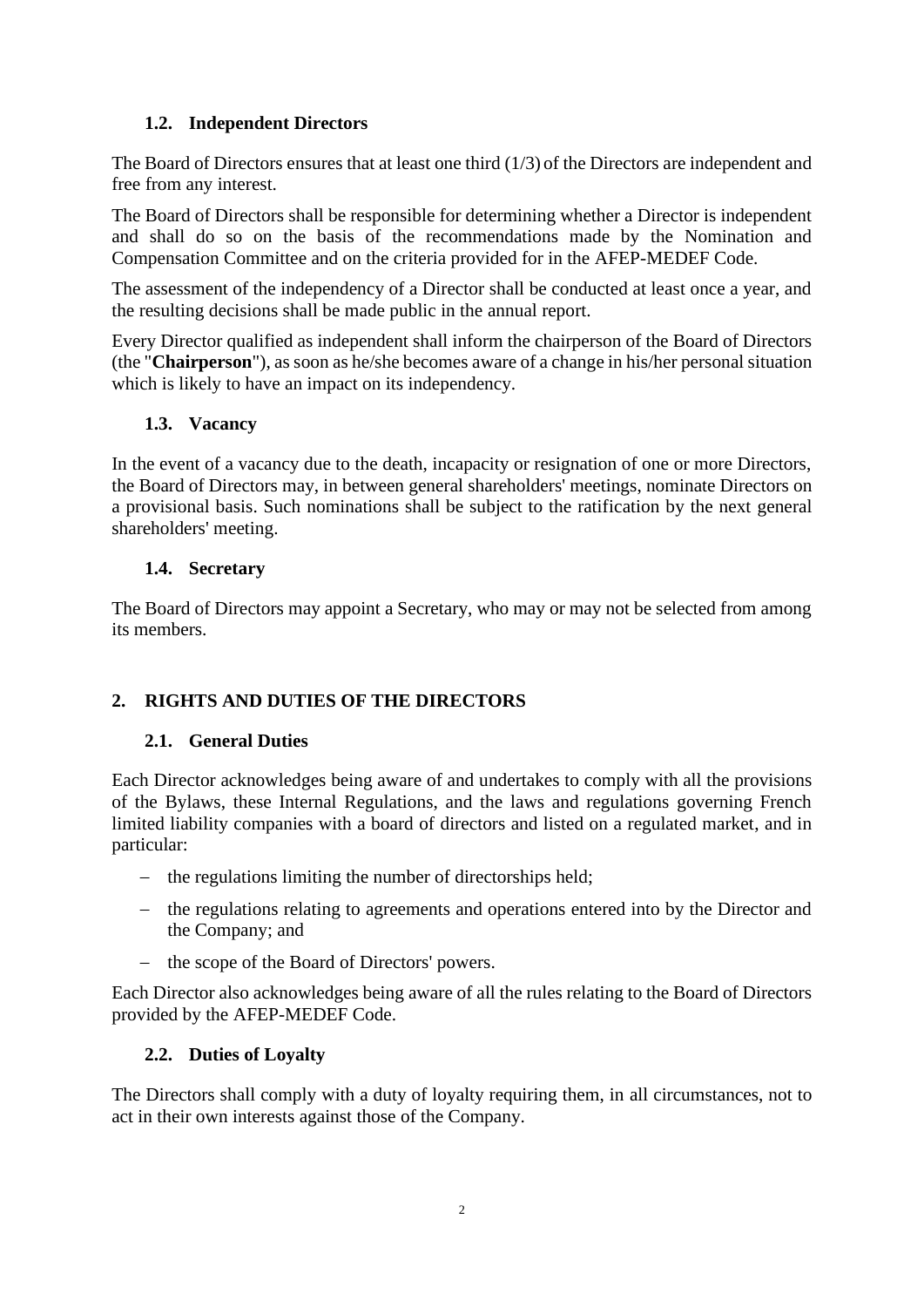# **2.3. Diligence Duty and Availability**

Each Director shall always act in the Company's best interest and devote sufficient time to properly perform his/her missions.

In particular, each Director shall keep the Board of Directors informed of any office performed in other companies and undertakes to comply with the provisions of the AFEP-MEDEF Code and the legal provisions in force concerning the limitations of corporate offices that a Director can perform in other companies.

All Directors shall additionally be required to obtain the advice of the Board of Directors before accepting any appointment in any listed company in compliance with the procedures provided for in Article [2.6](#page-3-0) "*Conflicts of Interests*".

Unless materially prevented, each Director shall attend all meetings of the Board of Directors or Committee of which he/she is a member and be proactive during such meetings, and should also be present at the general shareholders' meetings.

Each Director shall promptly inform the Secretary of the Board of Directors or the Board of Directors directly of any change to the number of appointments held, including his/her participation in any committee of a board of directors, as well as and any change in professional responsibilities.

He/she undertakes to let the Board of Directors decide whether he/she should continue to serve as Director in the event of significant change in his/her professional responsibilities and duties.

He/she undertakes to resign from his/her directorship when he/she no longer considers himself/herself able to perform his/her duties within the Board of Directors and/or any Committee of which he/she serves as a member.

# **2.4. Confidentiality Duty**

Each Director shall, in addition to the obligation of discretion provided in Article L. 225-37, al. 4 French Commercial Code, regard himself/herself as bound by a true confidentiality duty regarding any information he/she will be aware of when performing his/her missions, and shall therefore abstain from disclosing any such information, or any part of it.

This duty of confidentiality also covers all discussions, debates and expressions of opinions of any other Directors and any documents that the Director will obtain when performing his missions.

Each Director acknowledges being aware of the definition, prohibitions and sanctions of insider trading for the use of inside information as described in Article [2.9](#page-4-0) "*Insider Trading*" and of the prohibition of dealing in Company's securities during closed periods preceding the publication by the Company of financial results and referred to in Article [2.9.2](#page-5-0) "*Closed Periods*".

# **2.5. Right to Obtain Information Pertaining to the Director's Mission**

The Chairperson and the Chief Executive Officer (*Directeur Général*) shall provide to each Director, in a timely manner and except in case of emergency, all information and documents necessary to perform their missions.

In particular, Directors shall receive any key information concerning the Company and the Group (including regarding their respective financial situation) and shall be informed of any event or development that may have a material impact on the operations of the Company.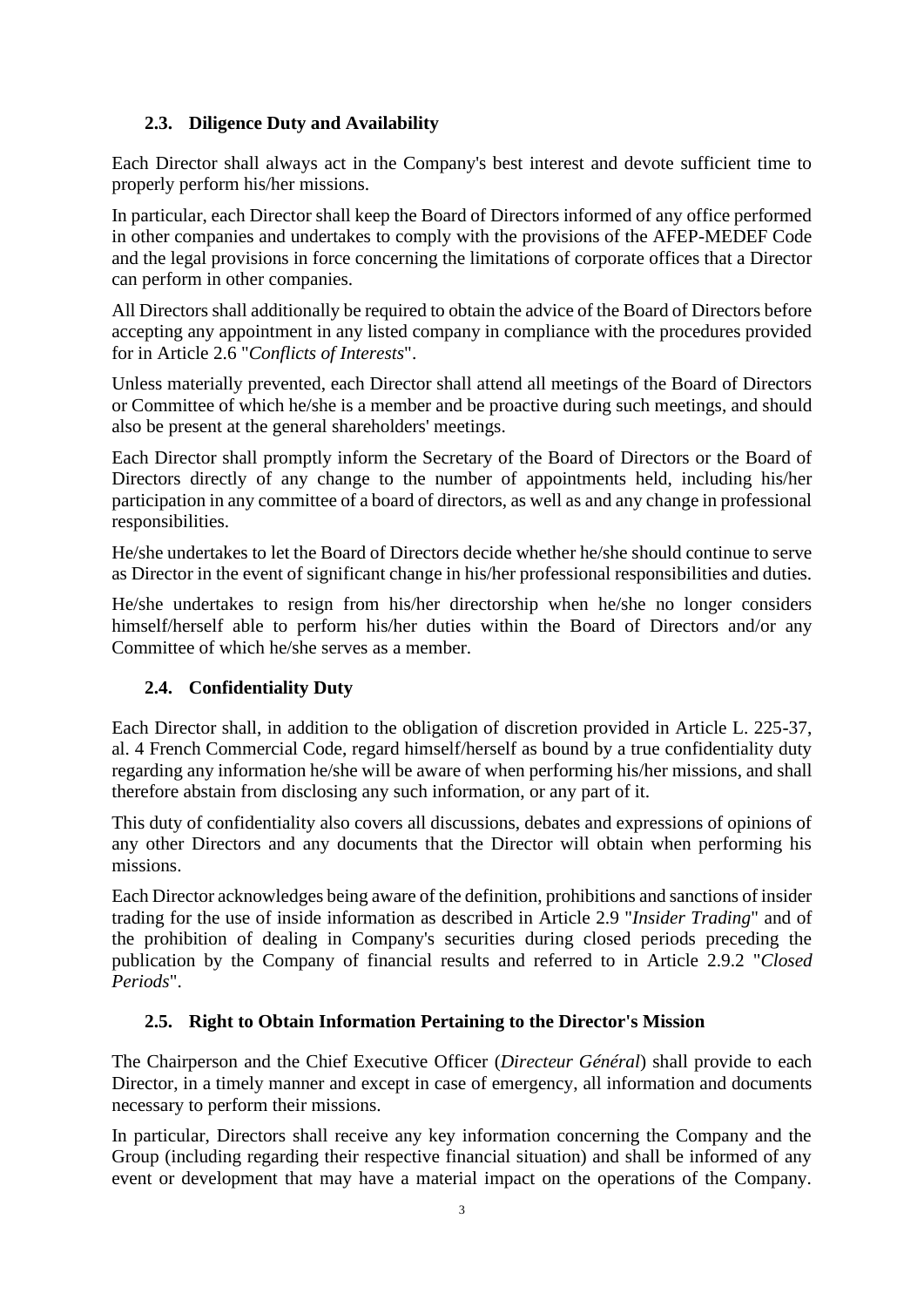Directors shall also be regularly informed of evolutions on the markets, the competitive environment, the correlative principal challenges and their impacts on the Group's activities.

Before any meeting of the Board of Directors, the Chairperson shall provide, in a timely manner, the Directors with the details of the agenda of the meeting and all the relevant documents in relation to all the items of such agenda requiring a prior review and a special analysis, subject to any restriction relating to confidentiality.

In the event of an emergency or when the confidentiality so requires, and particularly when sensitive financial, commercial or strategic information is at stake, this information may be provided only during the meeting and not beforehand.

Between meetings, Directors shall receive all useful information, including reviews on events and transactions which may be material to the Company. In particular, they shall receive press releases issued by the Company.

Any Director who considers he/she has not received enough information to be in a position to take a proper decision shall inform the Board of Directors and request any necessary information or documentation that are necessary to perform his/her duties.

## <span id="page-3-0"></span>**2.6. Conflicts of Interests**

The Chairperson is responsible for managing conflicts of interest situations in respect of executive directors and members of the Board of Directors. Where necessary he/she shall refer to the Nomination and Compensation Committee.

Directors shall inform the Board of Directors of any conflicts of interest, including potential conflicts of interest, in which they may be involved whether directly or indirectly. They must abstain from attending the debate and taking part in voting any decision of the Board of Directors or any Committee on the topics with respect to which they are conflicted.

Each Director shall also inform the Chairperson and the chairperson of the Nomination and Compensation Committee of any new appointment (including his/her participation in a committee) his/her has accepted in a company in France or outside of France.

Each Director shall inform the Chairperson of any conviction for fraud, any offence and/or public sanction, of any prohibition to manage or administer that may have been pronounced against him/her as well as any bankruptcy, sequestration or liquidation proceedings to which he/she may have been associated.

Each Director shall make a sworn statement as to the existence or otherwise of the situations referred to above: (i) upon taking up his/her office, (ii) each year in response to a request made by the Secretary of the Board of Directors upon preparation of the annual report, (iii) at any time where the Secretary of the Board of Directors so requests it, and (iv) within 10 (ten) calendar days following the occurrence of any event that renders the previous statement made by him/her in whole or in part inaccurate. The Chairperson may refer, when necessary, this issue to the Board of Directors.

A Director shall resign in the event this conflict cannot be resolved to the satisfaction of the Board of Directors, or if he/she finds himself/herself in a situation of permanent conflict of interest.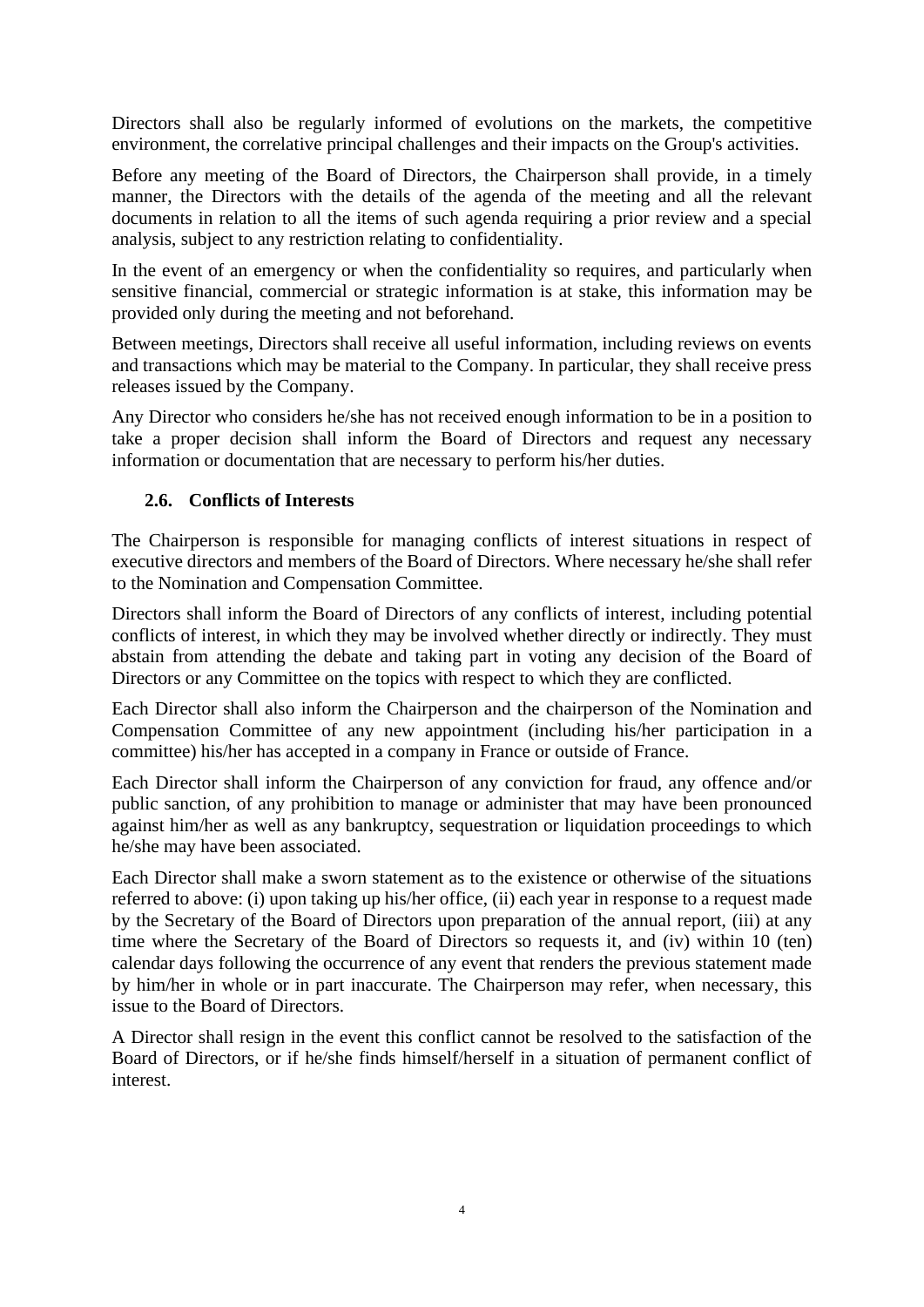# **2.7. Shareholdings**

In accordance with the terms of the AFEP-MEDEF Code and independently of any statutory obligation to hold shares, each Director must personally be a shareholder and hold a relatively significant amount of shares.

Therefore, each Director shall hold, directly or indirectly through any legal entity which is controlled by such Director, a minimum of 1,000 shares of the Company at any time during his term of office as Director of the Company.

# **2.8. Training for Directors**

Each Director may, at the time of his/her appointment or throughout his/her term, receive training which might appear necessary for the exercise of the duties in particular in relation to specific aspects of the Group, its area of business and industry and on Group accounting and financial aspects.

<span id="page-4-0"></span>These trainings shall be organised by the Company and shall be at the Company's cost.

# **2.9. Insider Trading**

# 2.9.1. General Rules

Each Director, and more broadly, any person attending the Board of Directors meetings, acknowledges that the Company is a listed company and that confidential information related to the Company may constitute inside information for the purposes of applicable securities laws and regulations (*i.e.*, precise undisclosed information which, if it was disclosed, would likely have a significant effect on the price of the securities of the Company) under the Regulation n°596/2014 of the European Parliament and Council (together with the delegated and enforcement regulations, the "**MAR Regulation**").

If the Board of Directors has received inside information on the Company, the Directors, the non-voting members and any individual attending Board of Directors or Committee meetings must refrain from:

- − performing or attempting to perform any insider trades (the term "insider trades" refers to (i) the use of inside information by a person in possession of such information to buy or sell, for themselves or for a third party, directly or indirectly, financial instruments related to this information, and (ii) the use of the recommendations or inducements of a person in possession of inside information if the person using the recommendation or inducement knows, or ought to know, that it is based upon inside information);
- − recommending to another person or inducing them to perform any insider trades; and
- − unlawfully disclosing inside information.

This duty concerns shares and any investment securities issued or to be issued by the Company, as well as the rights that may be detached from those securities (e.g. preemptive rights) and any derivative whose underlying assets are the rights or securities issued by the Company.

This duty also applies if inside information is held on the securities of listed companies in which the Company holds or may come to hold a stake.

These same recommendations are valid for all listed companies on which the Director receives inside information in the context of his work with the Board of Directors.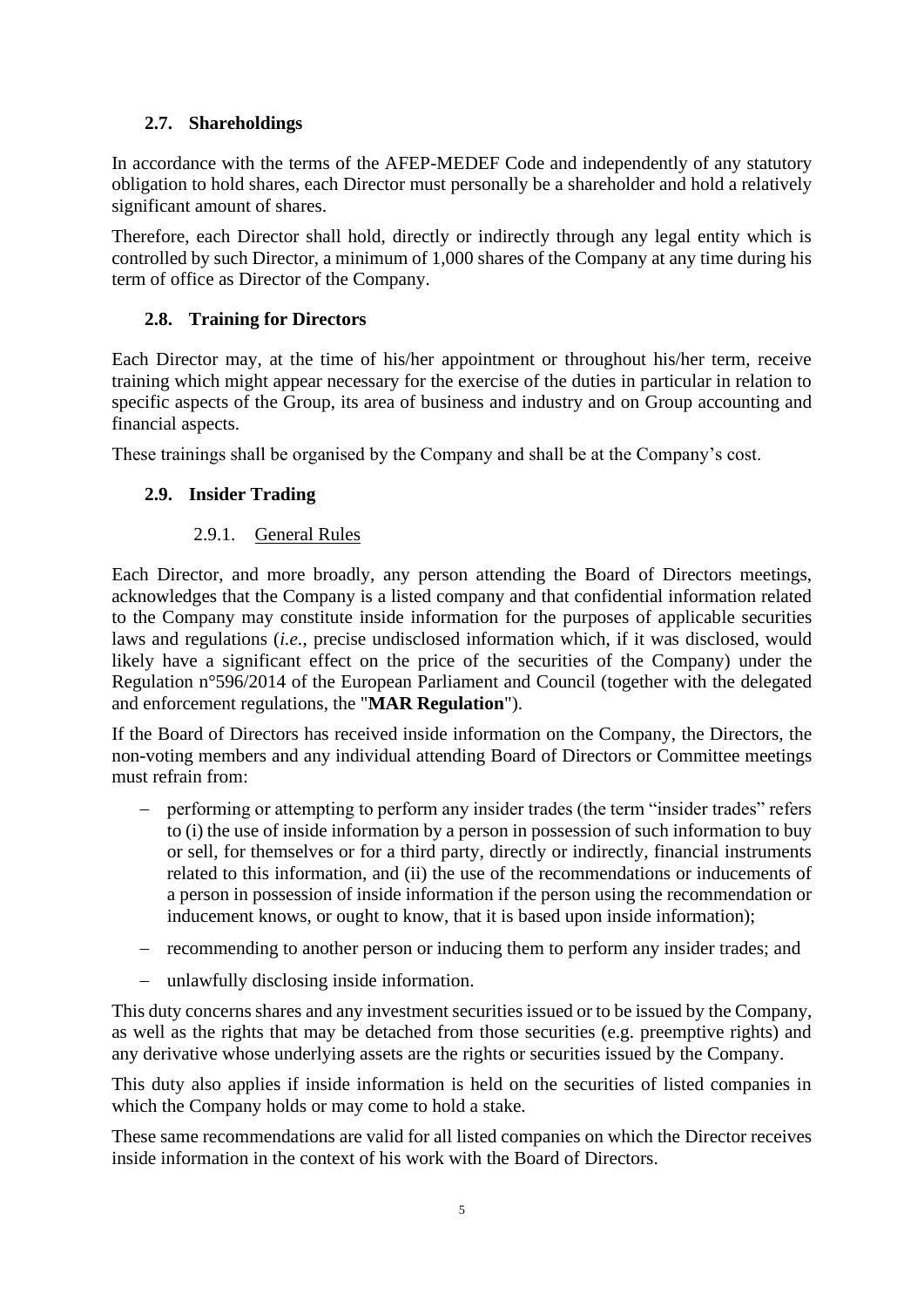<span id="page-5-0"></span>The sanctions for such actions are administrative and criminal.

## 2.9.2. Closed Periods

Each Director agrees not to perform any transaction during blackout periods (also known as "*closed periods*") which begin 30 calendar days before the publication dates of the quarterly, half-year and annual results and end on the publication date of these financial statements.

## 2.9.3. Reporting Obligations

Each Director and the non-voting member must declare any trading in Company shares to the Company and the AMF pursuant to and in compliance with the provisions of article L. 621-18-2 of the French Financial and Monetary Code and the General Regulations of the AMF.

This reporting obligation also applies to closely associated persons as defined by the MAR Regulation.

Directors must inform the Company of the number of shares they hold on December 31 of each year and any financial transactions carried out, so that this information may be disclosed by the Company.

## **3. MISSIONS AND DUTIES OF THE BOARD OF DIRECTORS**

### **3.1. Powers of the Board of Directors**

The Board of Directors shall deliberate on any issue falling within its legal or regulatory powers and devote sufficient time to perform its missions.

The Board of Directors shall act in the corporate interest of the Company at any time, seeking to promote long-term value creation in all aspects of the Company's operations.

In performing its legal prerogatives, the Board of Directors, among others:

- − approves the strategy for the Company and for companies in its group (the "**Group**") and more generally rules on all issues regarding the Company's main strategic, economic, social and financial guidelines and ensures their implementation;
- − handles all issues concerning the proper operation of the Company's business and ensures their follow-up and implementation;
- − must be regularly informed of the Company's financial situation, the cash flow situation and undertakings entered into by the Company;
- − ensures that the Company's financial statements and consolidated financial statements present a true and fair view and safeguards the quality of information provided by the Company to shareholders and to the market;
- − controls publication and communication procedures and the quality and reliability of information to be published and communicated;
- − deliberates on any changes to Group management structures in advance and is to be informed of principal changes to its organization;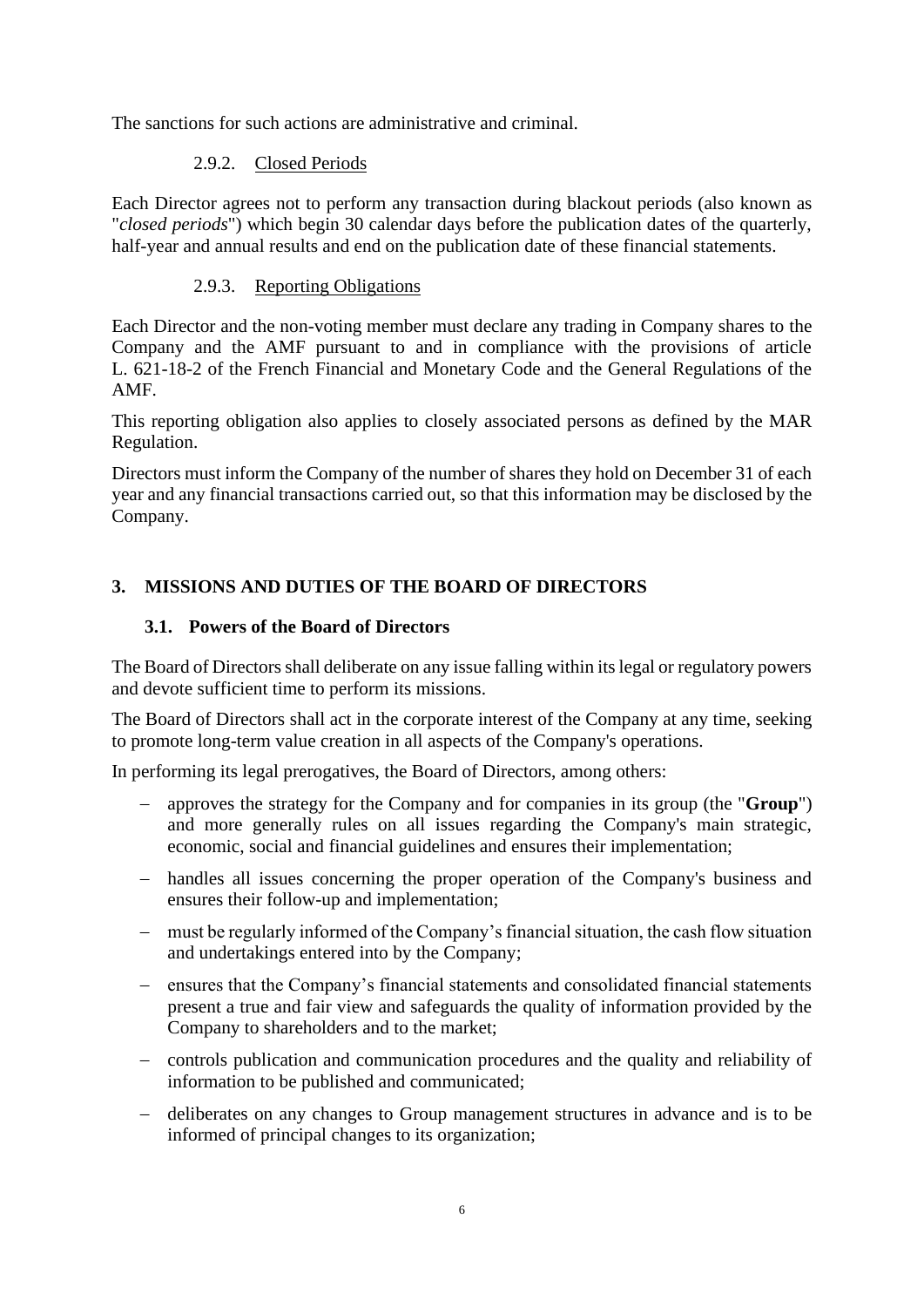- − appoints the Chairperson, the Chief Executive Officer (*Directeur Général*) and, where appropriate, any Deputy Chief Executive Officer (*Directeur Général Délégué*) proposed by the Chief Executive Officer after examination by the Nomination and Compensation Committee;
- − examines governance procedures, periodically assesses their effectiveness and ensures that corrective measures are put in place to correct any failings;
- − prepares and convenes the Company's shareholders meetings (including the annual shareholders meeting);
- − approves investment projects and any transaction, including acquisition or assignments, which are likely to significantly affect the Company's results, its balance sheet structure, or its corporate risk profile;
- − draws up remuneration policy applicable within the Group and in particular relating to executive directors and sets the remuneration for executive directors;
- − allocates Directors' fees;
- − each year discusses the main strategic guidelines to be followed by the Group relating to human resources, information and organizational systems and social and environmental responsibility;
- − debates the Company's policy in relation to gender equality in work and salaries once a year;
- − considers its functioning at least once per year and that of its Committees in addition to periodic assessments; and
- − annually reviews the situation of each Director, on a case-by-case basis, before the publication of the annual report.

The Board of Directors may perform any audit and verification it deems appropriate to fulfill its missions.

### **3.2. Circumstances Requiring the Board of Director's Prior Authorization**

The Board of Directors examines and approves before their implementation, at a simple majority of the members present or represented, any decision listed below:

- − approval or amendment to the business plan or to the budget (including investment budgets together with the relating financing plan) of the Company, including the consolidated annual budget of the Group;
- − any distributions by the Company and by other Group companies, excluding distributions between wholly-owned subsidiaries;
- − any operation that is not part of the Company's announced strategy or that could significantly affect or materially modify the financial structure of results of the Company;
- − any acquisition, merger, spin-off, contribution in kind or divestiture insofar as the aggregate amount exceeds 10 million euros (or its equivalent in any other currency);
- − any investment (except acquisition, merger, spin-off, contribution in kind or divestiture above mentioned) not approved in the business plan or the budget, for an amount exceeding 10 million euros (or its equivalent in any other currency);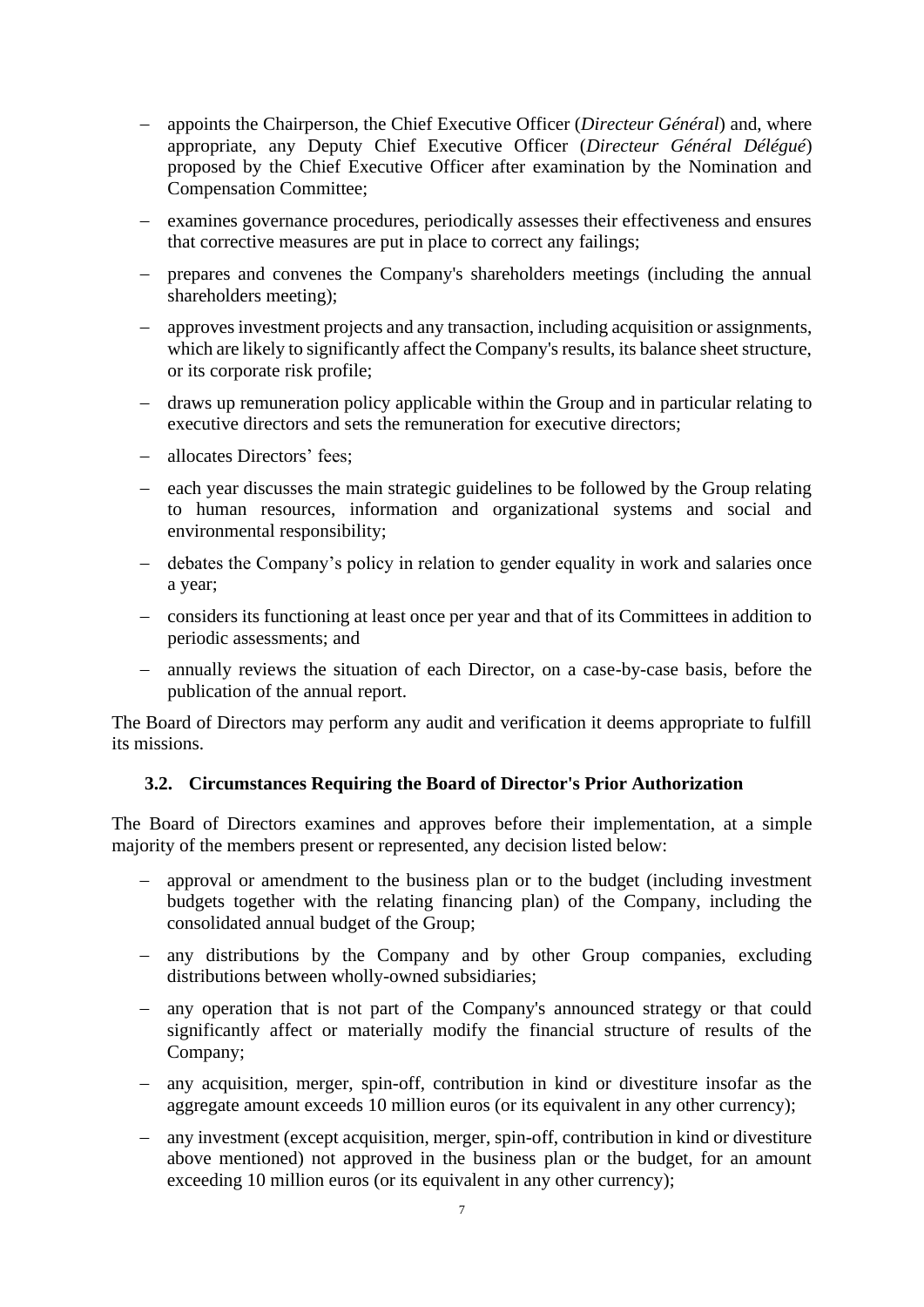- − any decision to set up or to terminate a partnership or joint company where the contribution of the Company or the Group exceeds 10 million euros (or its equivalent in any other currency);
- − financing operation which exceeds 100 million euros (or its equivalent in any other currency) for new medium or long term borrowing or 70 million euros (or its equivalent in any other currency) for short term commercial papers;
- − any decision to grant guarantees or security interests to third parties (except guarantees granted to customs and tax authorities in the normal course of business) for an amount exceeding the annual aggregate amount to be determined each year by the Board of Directors and subject to any further authorization granted by the Board of Directors with respect to guarantees or securities granted for the benefit of controlled companies within the Group or more generally to the Chief Executive Officer (*Directeur Général*);
- − any decision to settle or initiate a dispute relating to a claim for an amount exceeding 5 million euros (or its equivalent in any other currency) or a claim having a material reputational impact on the Company;
- − any issuance of shares or securities giving access, whether immediately or in the future, to the Company's share capital based on any available delegation of competence granted by the Company's shareholders meeting;
- − any launch of a significant activity not within the usual scope of the companies of the Group or any decision to stop or reduce significantly the main businesses of the Group;
- − any amendment to the Bylaws or to the bylaws or of any Material Subsidiaries (except for amendments of administrative nature); the term "**Material Subsidiaries**" means any subsidiary of the Company which consolidated revenue represents, for the previous financial year, more than 5% of the Company's consolidated annual revenue;
- − any merger, demerger or winding up of a Material Subsidiary, excluding intra-Group reorganizations;
- − the implementation of any insolvency procedure, dissolution or winding-up (or any similar procedure in each applicable jurisdiction), of the Company or any of its Material Subsidiaries;
- − the appointment, renewal or dismissal of the statutory auditors of the Company;
- − acquisition by the Company of its own shares; and
- − the delisting of the Company or the listing of any Group company.

### **4. MEETINGS OF THE BOARD OF DIRECTORS**

#### **4.1. Meetings**

The Board of Directors shall meet at least four (4) times per year and as often as required by the Company's interest.

The Board of Directors shall be convened by the Chairperson by any means, including verbally. Convening notices may be addressed by the Secretary of the Board or by the Chairperson and shall include a precise agenda determined by the Chairperson, in consultation with the Chief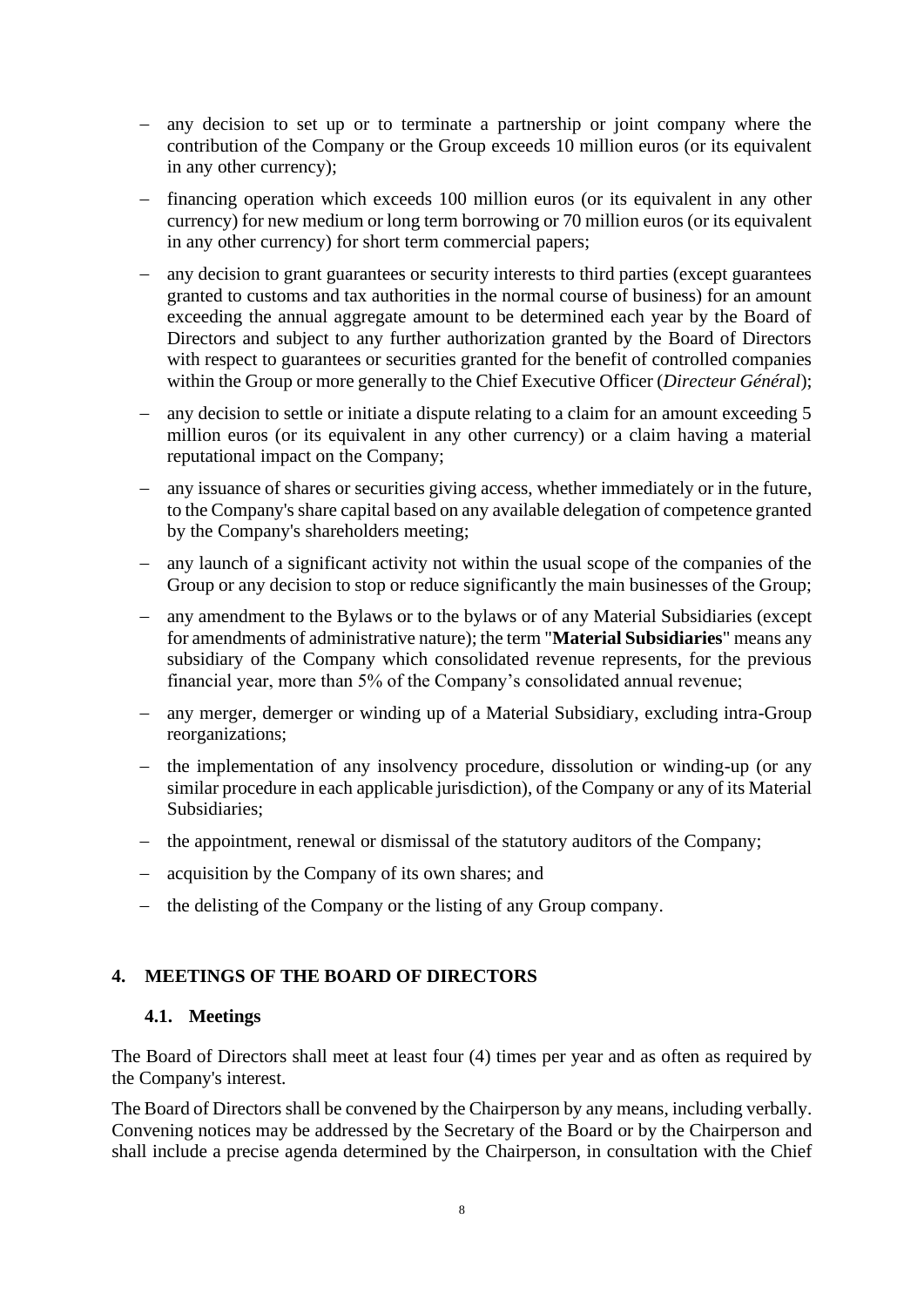Executive Officer (*Directeur Général*) and, if appropriate, with the chairperson of each Committee.

Depending on the agenda, the Chairperson may also convene persons other than the Directors to the Board of Directors meeting in order to have a constructive debate and to be able to provide all relevant expertise necessary for the Board of Directors to make decisions.

The meetings of the Board of Directors are chaired by the Chairperson who shall conduct the discussions.

Each meeting of the Board of Directors should dedicate sufficient time to provide a useful and in-depth discussion about each item of the agenda.

The decisions are taken at a majority of the votes of the Directors present or represented.

Except in the cases excluded by applicable laws and regulations, Directors may attend the Board of Directors meeting by means of a video-conference or telecommunication which transmits at least the voice of the participants and presents technical characteristics allowing the continuous and simultaneous retransmission of the deliberations, and in such a case, Directors will be deemed to be present for the calculation of the quorum and the majority.

## **4.2. Minutes of Board of Directors Meetings**

The draft minutes of any meeting shall be submitted to the Board of Directors' approval at the next Meeting.

Minutes of meetings of the Board of Directors shall be prepared and copies or extracts thereof shall be issued and certified in accordance with the provisions of applicable laws and regulations.

## **5. ASSESSMENT OF THE FUNCTIONING OF THE BOARD OF DIRECTORS**

Every year, the Board of Directors shall inform the shareholders, in the annual report, of the assessments it has carried out and, if needed be, of any follow-up action.

Periodically at least once a year, the Board of Directors devotes one of its agenda's item to its functioning notably about the following matters:

- − the reviewing of its composition, operation and organization and of those of its Committees;
- − the assessment of whether important matters are appropriately prepared and discussed; and
- − the assessment of the individual effective contribution by each Director to the works of the Board of Directors.

The non-executive members of the Board of Directors shall meet periodically, at least once a year, without the executive or "in-house" directors, in order, in particular, to assess the performance of the Chief Executive Officer (*Directeur Général*) and, in case of dissociated functions, the Chairperson, and, if applicable, performance of one or more Deputy Managing Directors (*Directeurs Généraux Délégués*) and to think about the future of the executive management.

The Board of Directors shall assess under the same conditions and under the same frequency the operating methods of the permanent Committees set up by it.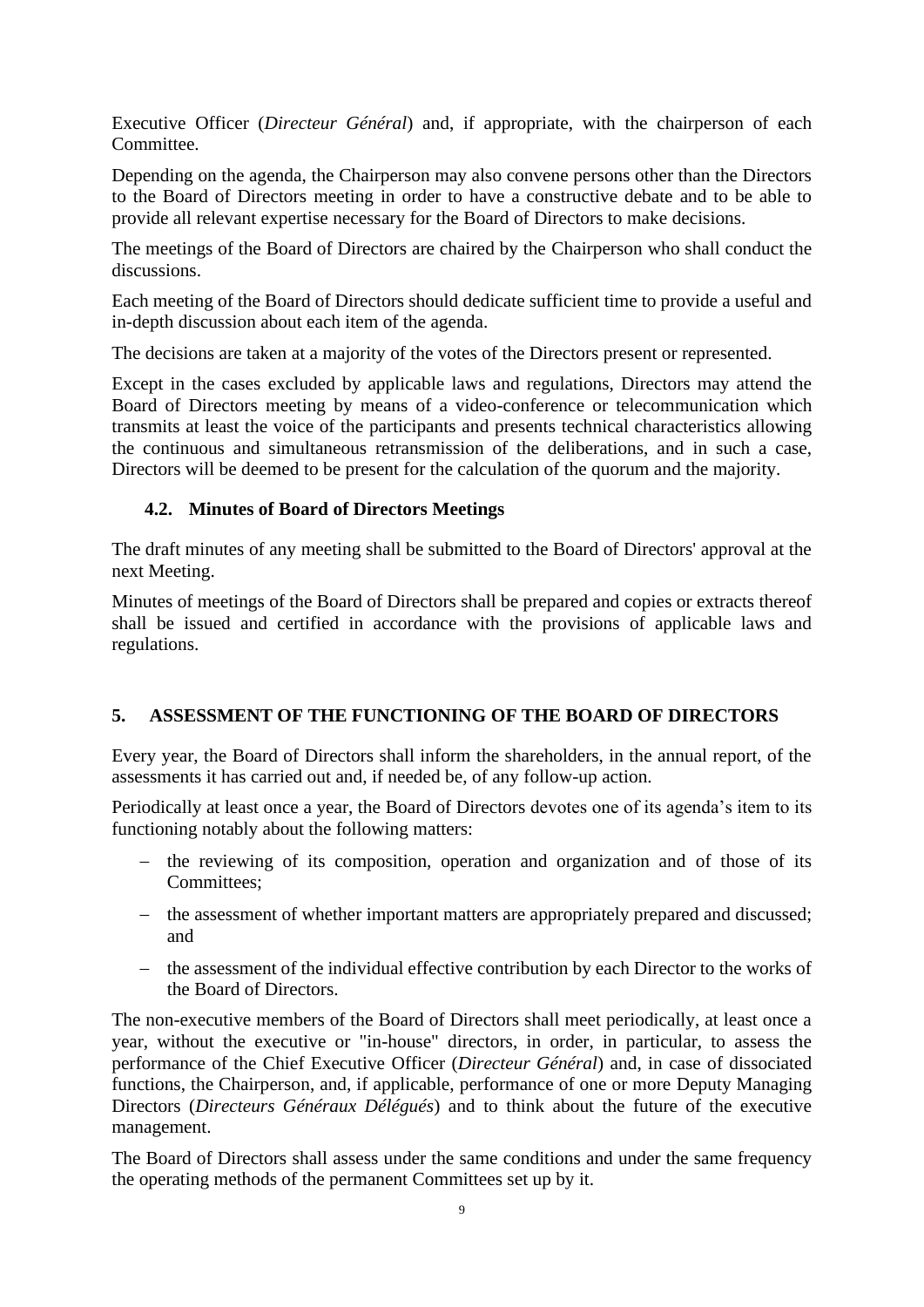Furthermore, at least once every three (3) years, the Board of Directors carries out or commissions a formal assessment of its work.

## **6. COMMITTEES OF THE BOARD OF DIRECTORS**

### **6.1. General Rules**

### 6.1.1. Creation of Committees

The Board of Directors may, upon a proposal by the Chairperson, set up Committees – whose composition and mandates are defined by the Board – as often as required in the best interests of the Company.

The Board of Directors, on the proposal of the Chairperson, has decided to set up two (2) permanent Committees:

- − the audit, internal control and risk committee (the "**Audit Committee**"); and
- − the nomination and compensation committee (the "**Nomination and Compensation Committee**"),

each of the Audit Committee and the Nomination and Compensation Committee being defined as a "**Committee**" and together the "**Committees**".

The Board of Directors may also create one or more "ad hoc" committees.

### 6.1.2. Competence

Any decision of the Board of Directors within the area of competence of a Committee shall be examined by the latter prior to its submission to the Board of Directors. Any Committee may issue non-binding written or oral recommendations to the Board of Directors. As part of their duties, the Committees may hear the managers of any Group company.

### 6.1.3. Composition

These Committees are composed of members of the Board of Directors who do not hold any management position within the Company and who have suitable knowledge for the performance of the missions of the Committee in which they participate.

### 6.1.4. Missions

They shall have the necessary resources to perform their missions and act under the responsibility of the Board of Directors.

Any Committee may request external technical studies on matters in their area of competences, at the Company's expense, after having notified the Chairperson or the Board of Directors itself.

### 6.1.5. Meetings

Committees may hold valid deliberations, either in a meeting, or by phone or videoconference, under the same conditions as the Board of Directors, upon convening by its chairman or the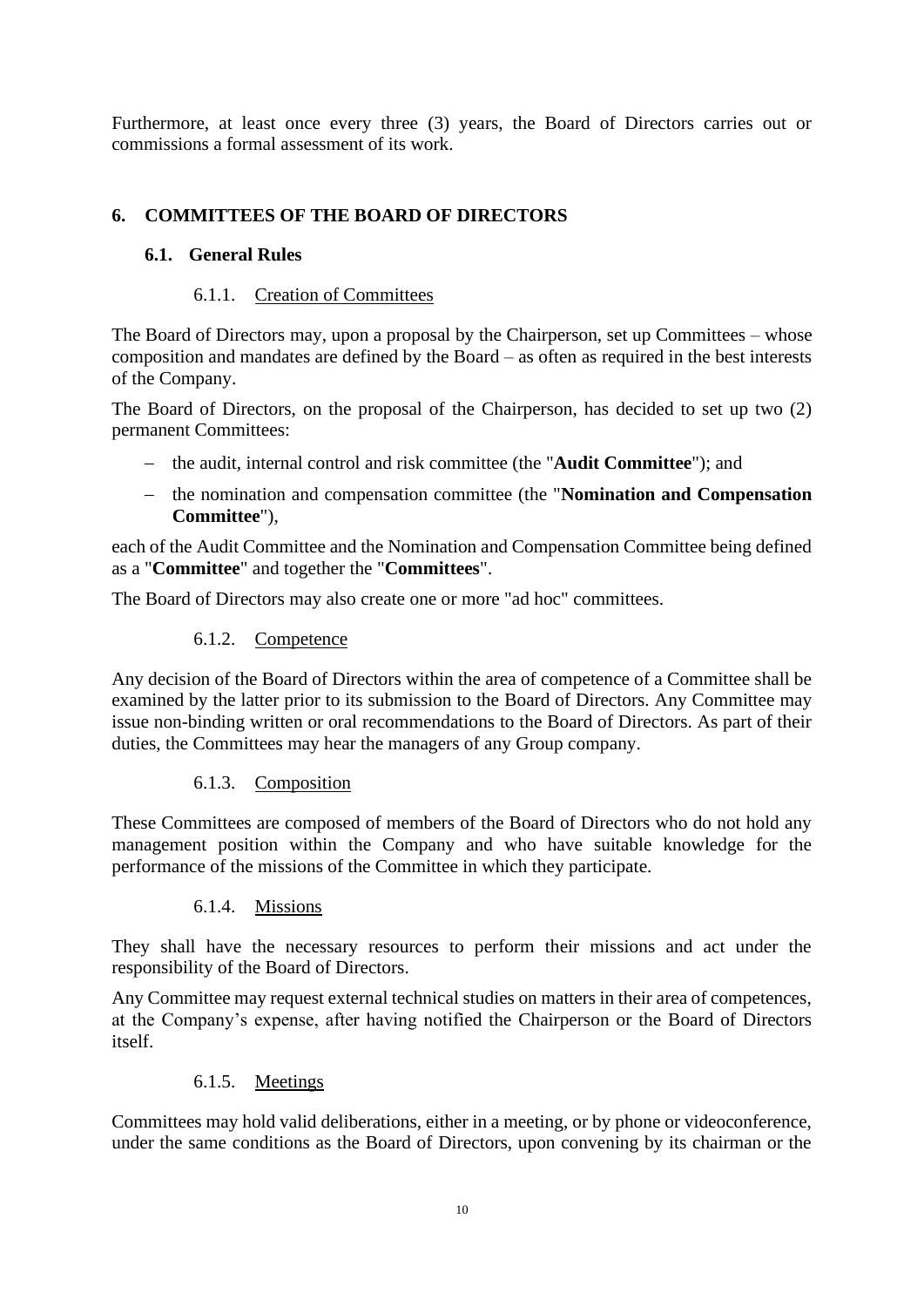secretary of such Committee, if any, on condition that at least half its members participate in its meetings.

Convening notices of meetings of a Committee shall include an agenda and may be given verbally or by any other means.

A Committee is validly held if at least half of its members is present or represented. It shall deliberate at simple majority of its present or represented members, being specified that any member of a Committee may be represented by another member of such Committee.

Each Committee is chaired by a chairman appointed by the Board of Directors upon proposal by the Nomination and Compensation Committee.

## **6.2. Audit Committee**

### 6.2.1. Composition

The Audit Committee will be composed of at least three (3) members, two (2) of whom should be independent members of the Board of Directors, and none of whom will hold management positions. The members of the Audit Committee must have appropriate accounting and financial skills.

The Audit Committee may hear, in addition to the Directors, the statutory auditors as well as the executives and managers in charge of internal control and risk management, and compliance.

The term of office of each member of the Audit Committee is the same as its term of office as Director.

### 6.2.2. Duties

The Audit Committee, acting under the responsibility of the Board of Directors, will have notably the following duties:

- − Monitor the process for the preparation of the financial information and in particular its quality and reliability, to make any proposal for its improvement and to ensure that any corrective action have been implemented in the event of malfunction in the process;
- − Ensure the relevance and consistency of the accounting principles and methods applied to prepare corporate and consolidated accounts;
- − Review the financial statements prior to their submission to the Board of Directors;
- − Supervise the legal audit of the statutory and consolidated financial statements by the statutory auditors;
- − Examine the Group periodical audits and report to the Board of Directors following such audits;
- − Monitor the effectiveness and consistency of the internal control and risk management systems and policy (in particular on-going audit procedures, operational risk, regulatory and compliance risks, monitoring outsourced services and the business continuity plan), in particular in relation to the notices prepared for this purpose by the Finance Department, the General Secretary team and the statutory auditors, and if necessary, suggest complementary actions;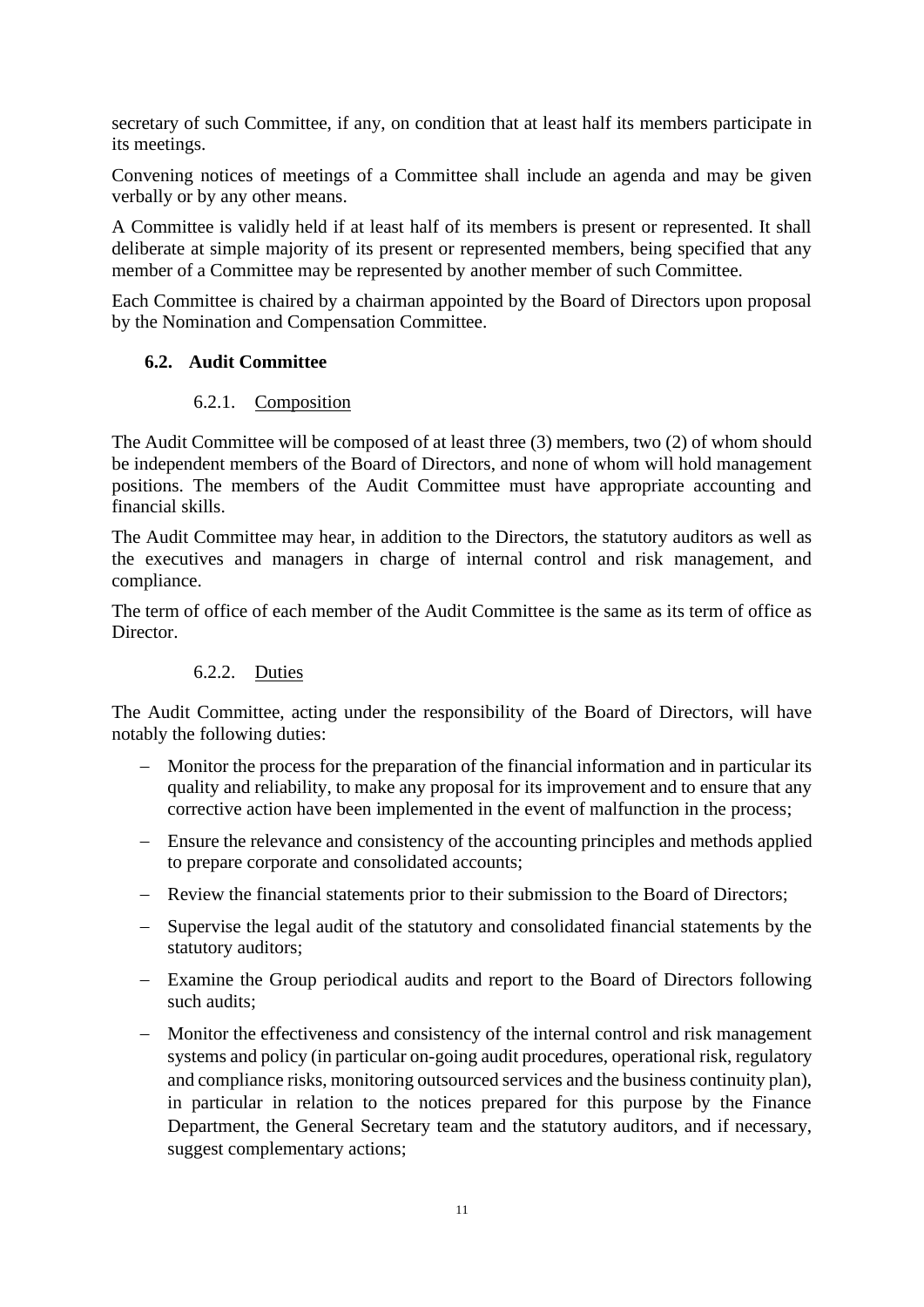- − Give its advice on the organization and functioning of internal control department;
- − Issue a recommendation regarding the statutory auditors' appointment or reappointment by the shareholders meeting, as well as for their fees;
- − Ensure compliance by the statutory auditors with the conditions of independence provided by the French Commercial Code;
- − Review the working program of the Company's statutory auditors, and more generally, to supervise the legal audit of the statutory and consolidated financial statements by the Company's statutory auditors; and
- − More generally, report to the Board of Directors on the performance of its duties.

### **6.3. Nomination and Compensation Committee**

#### 6.3.1. Composition

The Nomination and Compensation Committee will be composed of at least three (3) members, two (2) of whom will be independent members of the Board of Directors, and none of whom will hold management positions throughout the Group.

The term of office of each member of the Nomination and Compensation Committee is the same as its term of office as Director.

#### 6.3.2. Duties

The principal duty of the Nomination and Compensation Committee is to assist the Board of Directors in the composition of the managing bodies of the Company and the Group and in determining and regularly evaluating the compensation and benefits of the executive directors of the Group (including all deferred benefits and/or compensation for voluntary or involuntary departures from the Group).

In this context, the Nomination and Compensation Committee, acting under the responsibility of the Board of Directors, will have notably the following duties:

- − Identify and make proposals to the Board of Directors in relation to the appointment of members of the Board of Directors (and for the succession of corporate officers), in particular in the event of unforeseen vacancy, taking into account several criteria including the balance representation of men and women and diversity;
- − Propose the appointment of members of the Committees of the Board of Directors to the Board of Directors;
- − Be informed prior to any appointment of a member of a Group executive committee;
- − Perform an assessment of the independency of the candidates to the office of Independent Directors;
- − Perform an annual evaluation of the structure, size, composition and functioning of the Board of Directors and more generally of the effectiveness of the Board of Directors work;
- − Prepare and propose to the Board of Directors the compensation policy of statutory officers (including the CEO) and in particular the principles and criteria for calculating, attributing and allocating fixed, variable and exceptional compensation and benefits of any kind attributable to them and for implementing such policy, in compliance with